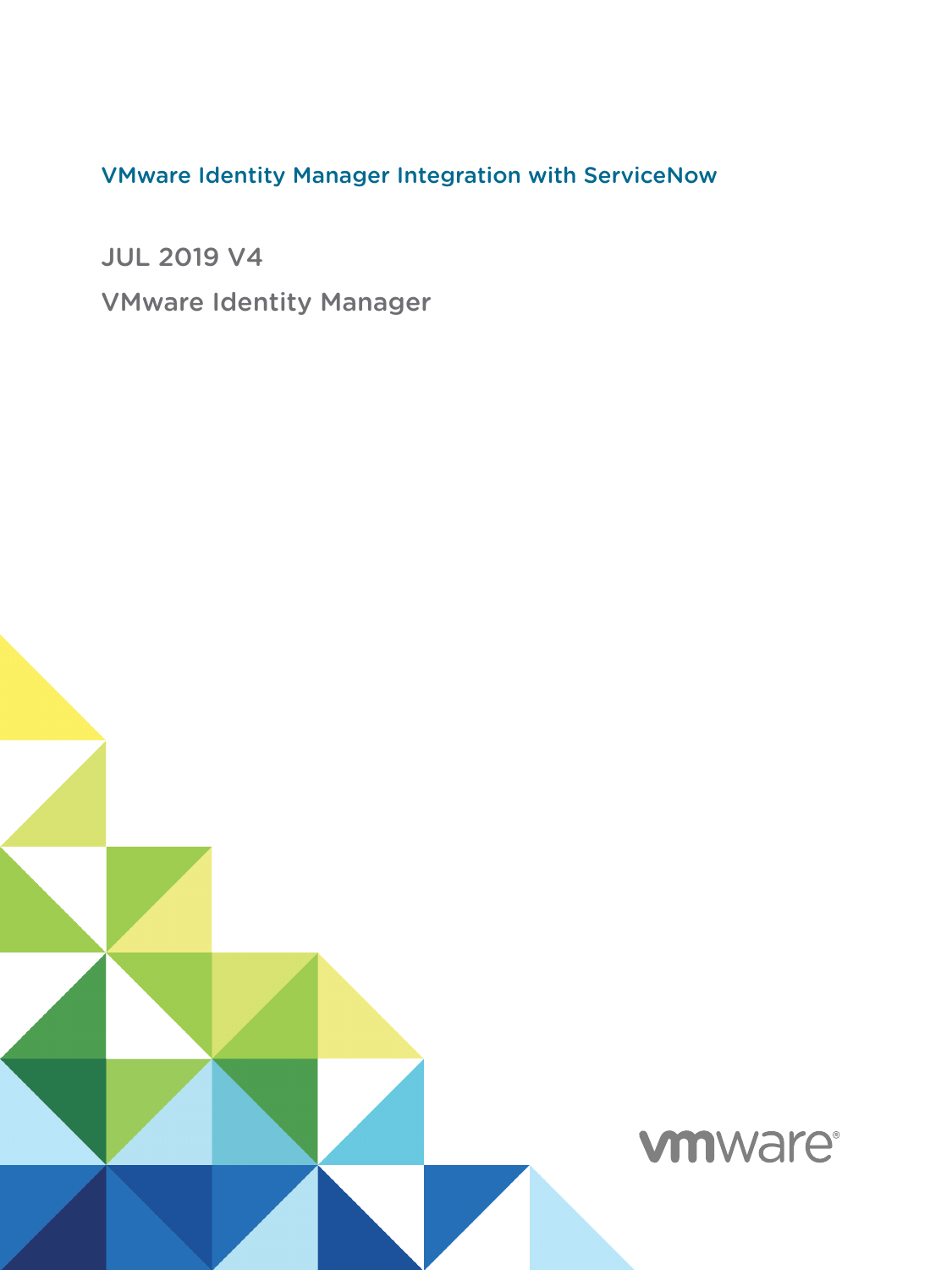You can find the most up-to-date technical documentation on the VMware website at:

#### <https://docs.vmware.com/>

If you have comments about this documentation, submit your feedback to

[docfeedback@vmware.com](mailto:docfeedback@vmware.com)

**VMware, Inc.** 3401 Hillview Ave. Palo Alto, CA 94304 www.vmware.com

Copyright  $^\circ$  2019 VMware, Inc. All rights reserved. [Copyright and trademark information.](http://pubs.vmware.com/copyright-trademark.html)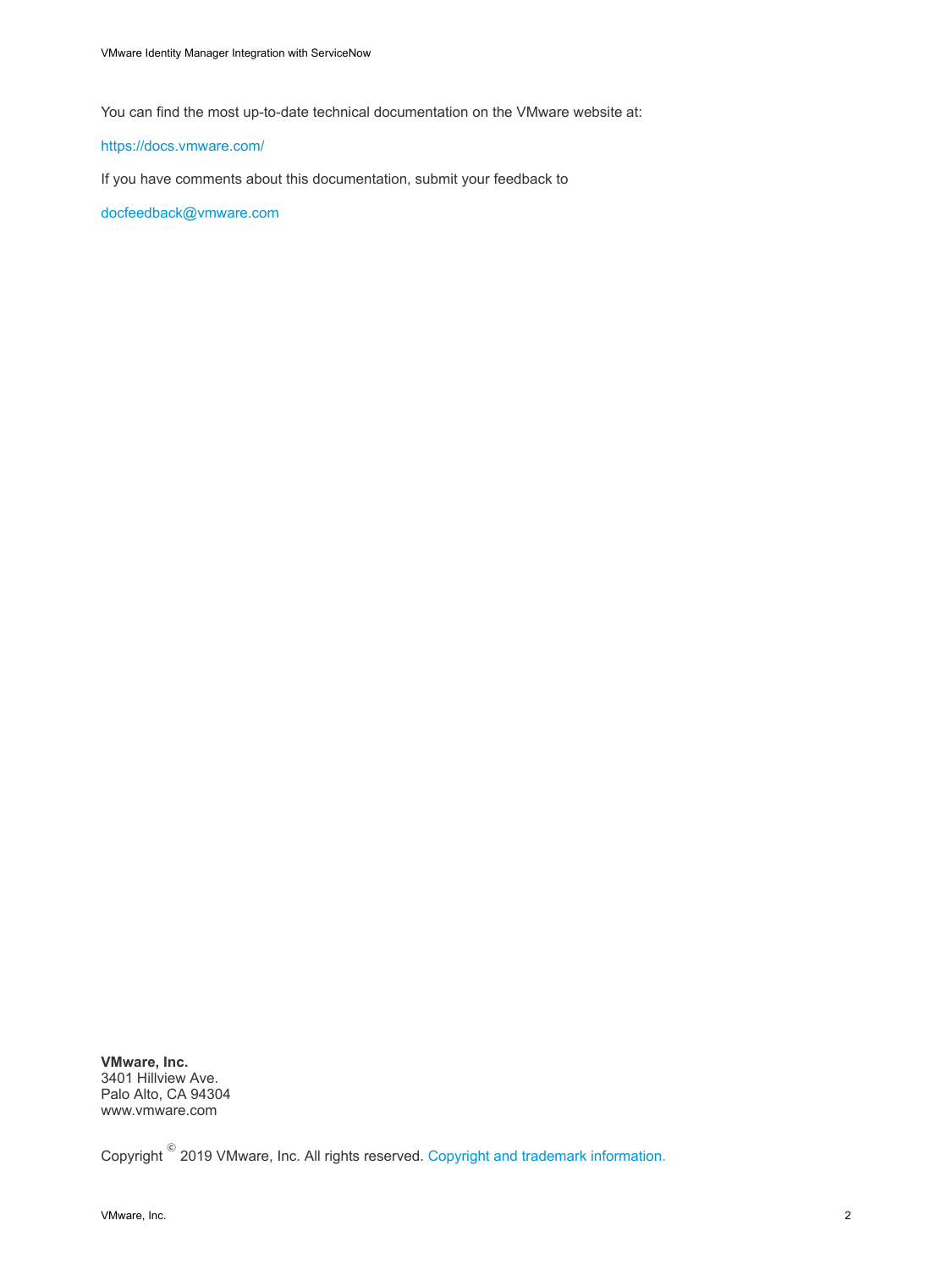## **Contents**

- **1** [Getting Started 4](#page-3-0)
- **2** [Configuring SSO Settings in ServiceNow 5](#page-4-0) [Obtain the VMware Identity Manager SAML Metadata 5](#page-4-0) [Obtain the VMware Identity Manager SAML Signing Certificate 6](#page-5-0) [Configure SAML SSO Settings in ServiceNow 7](#page-6-0)
- **3** [Configuring SSO Settings in the VMware Identity Manager Console 10](#page-9-0) [Add ServiceNow to the Catalog 10](#page-9-0)
- **4** [Testing the SSO Configuration 14](#page-13-0) [Set Up a Test User in the VMware Identity Manager Console 14](#page-13-0) [Set Up the Test User In ServiceNow 15](#page-14-0) [Verify SSO for the Test User 16](#page-15-0)
- **5** [Assign the Application to Users 18](#page-17-0)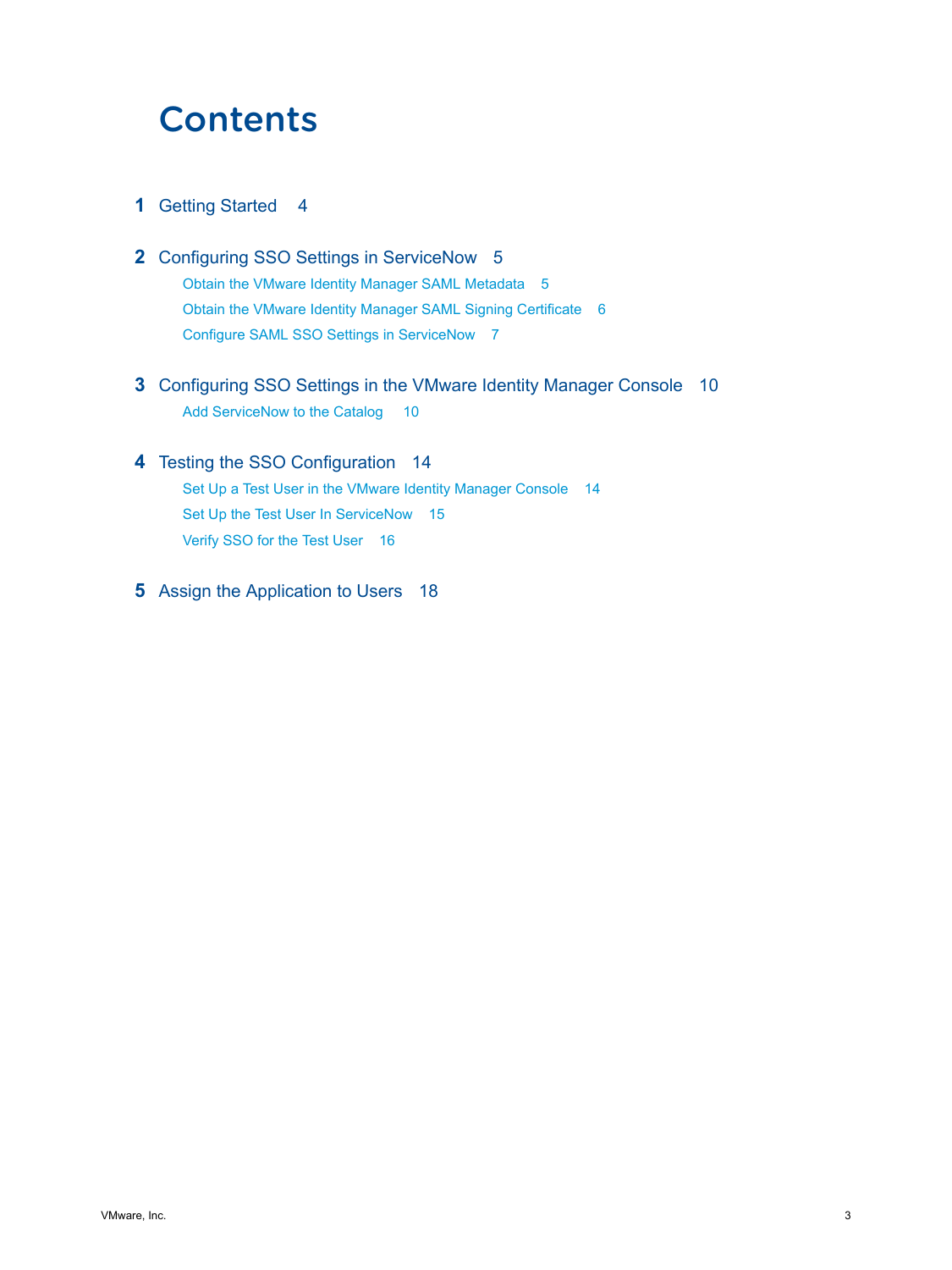# <span id="page-3-0"></span>**Getting Started**

This documentation provides information about integrating ServiceNow with the VMware Identity Manager™ service to enable single sign-on access to ServiceNow.

ServiceNow intelligently automates business tasks and workflows to integrate systems, people, and data across the enterprise. The VMware Identity Manager service is an identity provider that supports federated single sign-on (SSO) capabilities based on the Security Assertion Markup Language (SAML) protocol.

When you add ServiceNow to the catalog and configure SSO settings, users only need to enter their credentials one time in the Workspace ONE portal. ServiceNow trusts the VMware Identity Manager service to authenticate and authorize these users, and allows access to the application without requiring any additional sign-on information.

**Note** To complete the integration procedures, you must have administrator privileges for both the VMware Identity Manager console and ServiceNow.

To integrate ServiceNow with the VMware Identity Manager service, complete the following tasks:

- Configure SAML SSO settings in ServiceNow.
- Add ServiceNow to the catalog, and configure ServiceNow SSO settings in the VMware Identity Manager console.
- Test and verify the SSO configuration.
- Provide users with SSO access to ServiceNow.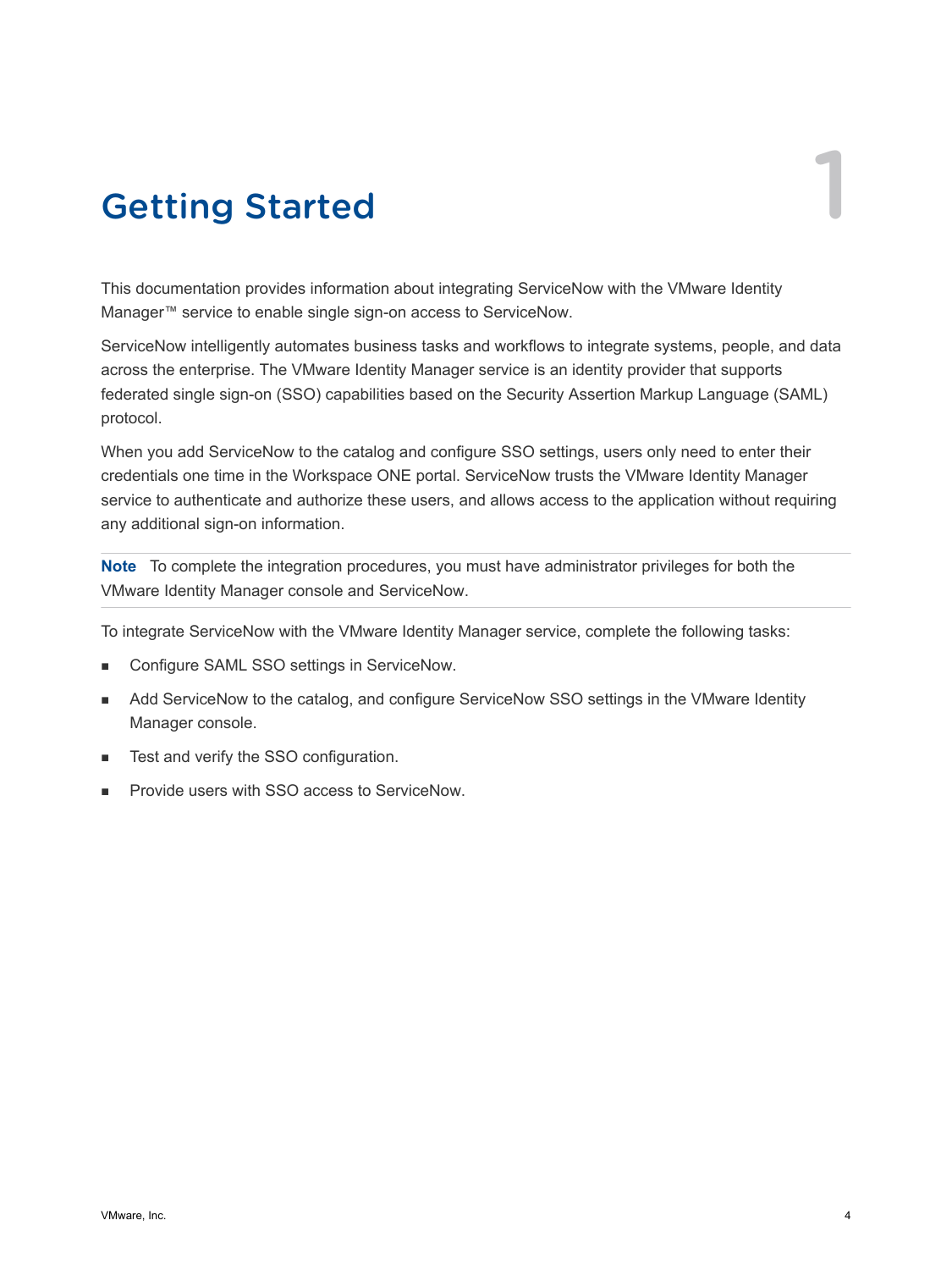# <span id="page-4-0"></span>Configuring SSO Settings in Configuring SSO Settings in 2

You set up ServiceNow for SSO by defining the VMware Identity Manager service as the SAML identity provider for the application.

Before configuring SSO settings, you must gather the SAML metadata and SAML signing certificate associated with the VMware Identity Manager service. ServiceNow requires both of these SAML components to set up the VMware Identity Manager service as its identity provider.

**Note** To ensure compatibility with the ServiceNow authentication settings, save the URL of the SAML metadata to a .txt file on your computer. Copy and save the contents of the SAML signing certificate as a .pem file on your computer.

This chapter includes the following topics:

- **n** Obtain the VMware Identity Manager SAML Metadata
- <sup>n</sup> [Obtain the VMware Identity Manager SAML Signing Certificate](#page-5-0)
- <sup>n</sup> [Configure SAML SSO Settings in ServiceNow](#page-6-0)

### Obtain the VMware Identity Manager SAML Metadata

ServiceNow requires the VMware Identity Manager SAML metadata for the SSO configuration. The SAML metadata describes the capabilities and requirements of the VMware Identity Manager service, and resides as an XML file on the VMware Identity Manager service domain.

#### Procedure

- **1** Log in to the VMware Identity Manager console.
- **2** Select the **Catalog > Web Apps** tab.



**3** Click **Settings** and then select **SAML Metadata**.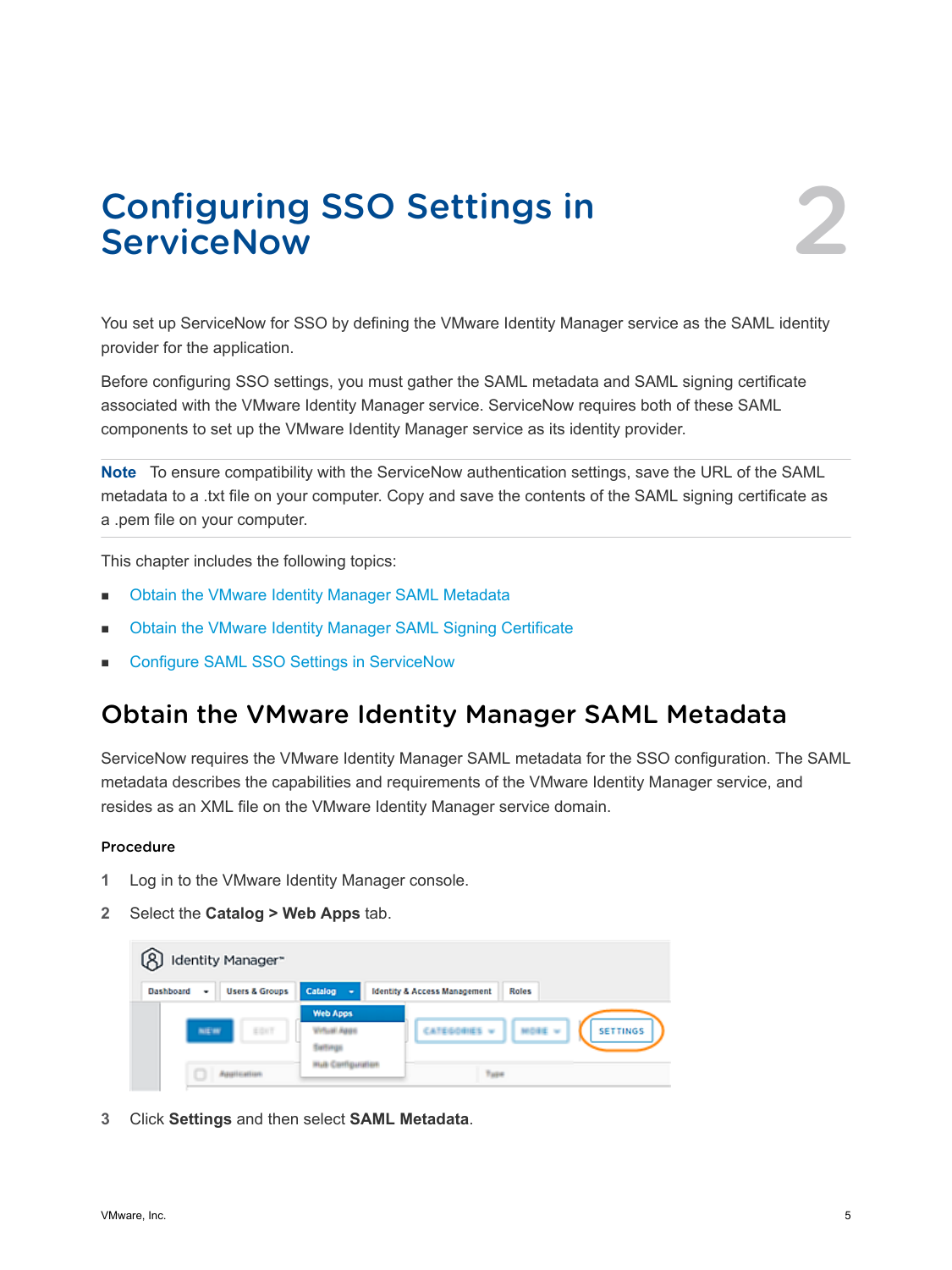- <span id="page-5-0"></span>**4** In the SAML Metadata section, obtain and save the identity provider metadata XML or URL, as required by your application.
	- **n** Under the SAML Metadata section, click the **Identity Provider (IdP) metadata** link to open a new window displaying the contents of the SAML metadata .xml file. Save the contents to a .xml file on your computer.
	- Under the SAML Metadata section, next to Identity Provider (IdP) metadata, click **Copy URL** to copy the metadata URL to the clipboard. Then save the URL to a .txt file on your computer.

The metadata URL resembles this example: **https://myco.vmwareidentity.com/SAAS/API/1.0/GET/ metadata/idp.xml**, where **myco.vmwareidentity.com** is replaced with your organization's domain name for the VMware Identity Manager service.

| Settings                   |                                                                                                                                                                              |
|----------------------------|------------------------------------------------------------------------------------------------------------------------------------------------------------------------------|
| Global<br><b>Approvals</b> | Download SAML Metadata<br>Generate CSR                                                                                                                                       |
| SaaS Apps                  | This is your organization's SAML-signing certificate. It is used to authenticate                                                                                             |
| SAML Metadata              | logins from Identity Manager to relying applications, such as WebEx or Google<br>Apps. Copy and paste the certificate below and send it to the relying                       |
| Application Sources        | applications so they can accept logins from Identity Manager. For integrating<br>with other relying applications utilizing SAML 2.0, you can use the metadata<br>URLs below. |
|                            | SAML Metadata<br>Identity Provider (IdP) metadata [Z]<br>Copy URL<br>Service Provider (SP) metadata M<br>Copy URL                                                            |

**5** Close the Settings page.

## Obtain the VMware Identity Manager SAML Signing **Certificate**

ServiceNow requires the VMware Identity Manager SAML signing certificate for the SSO configuration. This self-signed certificate ensures that SAML requests, responses, and assertions sent to ServiceNow originate from the VMware Identity Manager service.

#### Procedure

- **1** Log in to the VMware Identity Manager console.
- **2** Select the **Catalog > Web Apps** tab.

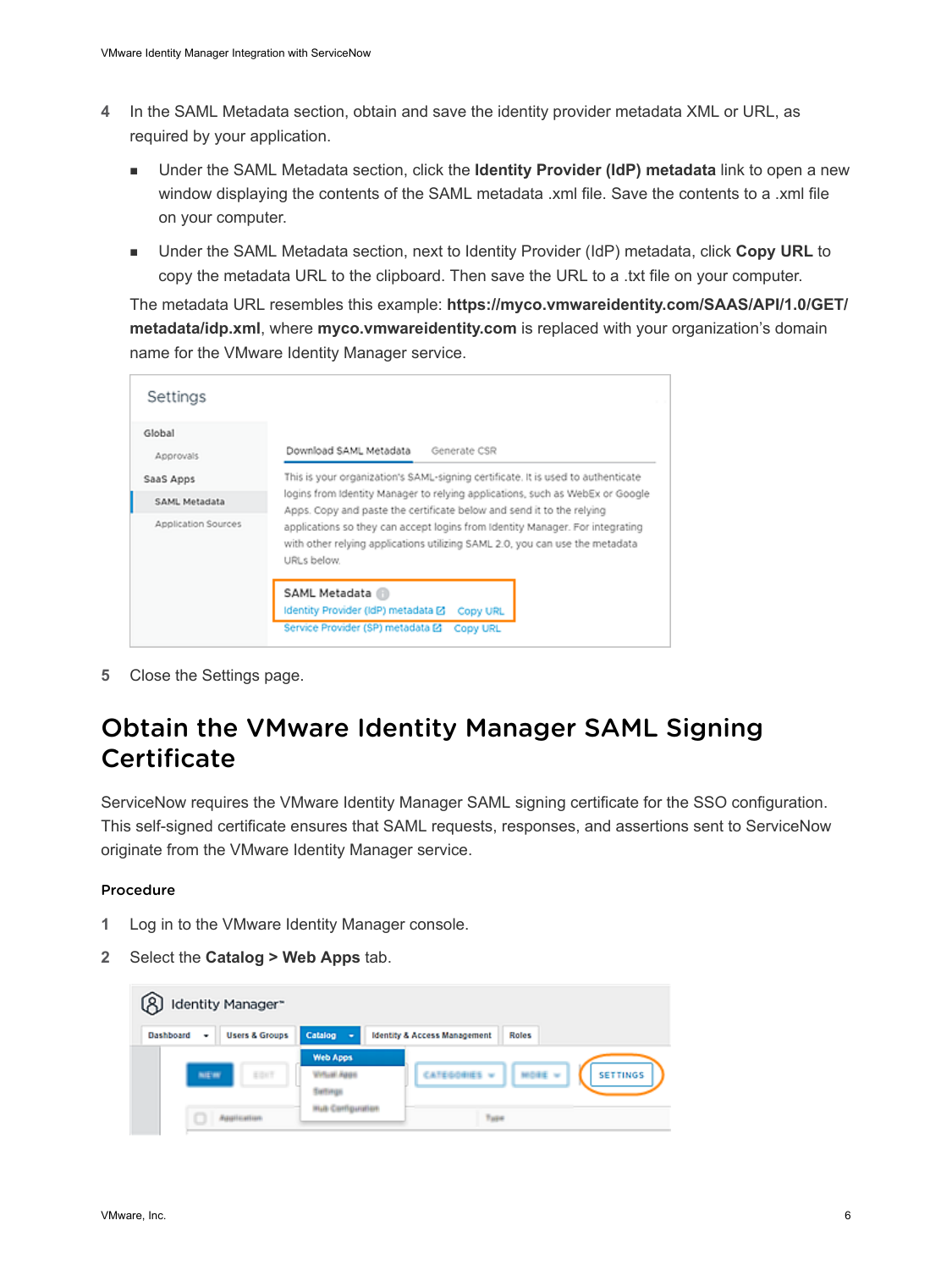<span id="page-6-0"></span>**3** Click **Settings**, and then select **SAML Metadata**.

| Settings            |                                                                                                                                                                                                                                                                                                                                                                                                                                     |
|---------------------|-------------------------------------------------------------------------------------------------------------------------------------------------------------------------------------------------------------------------------------------------------------------------------------------------------------------------------------------------------------------------------------------------------------------------------------|
| Global              | Signing Certificate                                                                                                                                                                                                                                                                                                                                                                                                                 |
| <b>Approvals</b>    | Expires                                                                                                                                                                                                                                                                                                                                                                                                                             |
| SaaS Apps           | September 7, 2028                                                                                                                                                                                                                                                                                                                                                                                                                   |
| SAML Metadata       | Issuer                                                                                                                                                                                                                                                                                                                                                                                                                              |
| Application Sources | C=US, O=DOCS1, CN=VMware Identity Manager<br>----- BEGIN CERTIFICATE -----<br>MIFDjCCAvagAwIBAgIGBWXUWB3+MA0GCSqGSIb3DQEBCwUAMD8<br>xIDAeBgNVBAMM<br>F1ZNd2FyZSBJZGVudGl0eSBNYW5hZ2VyMQ4wDAYDVQQKDAVET0<br>NTMTELMAkGAIUE<br>BhMCVVMwHhcNMTgwOTEwMjExMTU1WhcNMjgwOTA3MjExMTU1Wj<br>A/MSAwHgYDVQOD<br>DBdWTXdhcmUgSWRlbnRpdHkgTWFuYWdlcjEOMAwGA1UECgwFRE<br>9DUzExCzAJBgNV<br>BAYTAİVTMIICIjANBgkqhkiG9w0BAQEFAAOCAg8AMIICCgKCAgEAuZ |
|                     | <b>DOWNLOAD</b><br><b>REGENERATE</b><br>Copy                                                                                                                                                                                                                                                                                                                                                                                        |

- **4** In the Signing Certificate section, obtain and save the certificate in the format required by your application.
	- To copy the certificate text to the clipboard, click **Copy**. Save the certificate text to a .txt or .pem file on your computer.

**Note** If your application requires the certificate value to be a single-line item, remove the beginning and ending certificate brackets ("------BEGIN CERTIFICATE------" and "------END CERTIFICATE------) and all carriage returns from the certificate text.

- To download the certificate as a .cer file, click **Download**. Save the certificate file on your computer.
- **5** Close the Settings page.

## Configure SAML SSO Settings in ServiceNow

You configure SSO in ServiceNow by defining the VMware Identity Manager service as the SAML-based identity provider for ServiceNow.

**Note** The following procedure provides general guidelines for configuring SAML SSO settings in ServiceNow. For the most up-to-date, detailed instructions, see the ServiceNow documentation or consult with your ServiceNow account representative.

If you create a SAML 2.0 configuration using Multi-Provider SSO, make sure that the Signing/Encryption Key Alias set in the Encryption and Signing tab is **saml2sp**.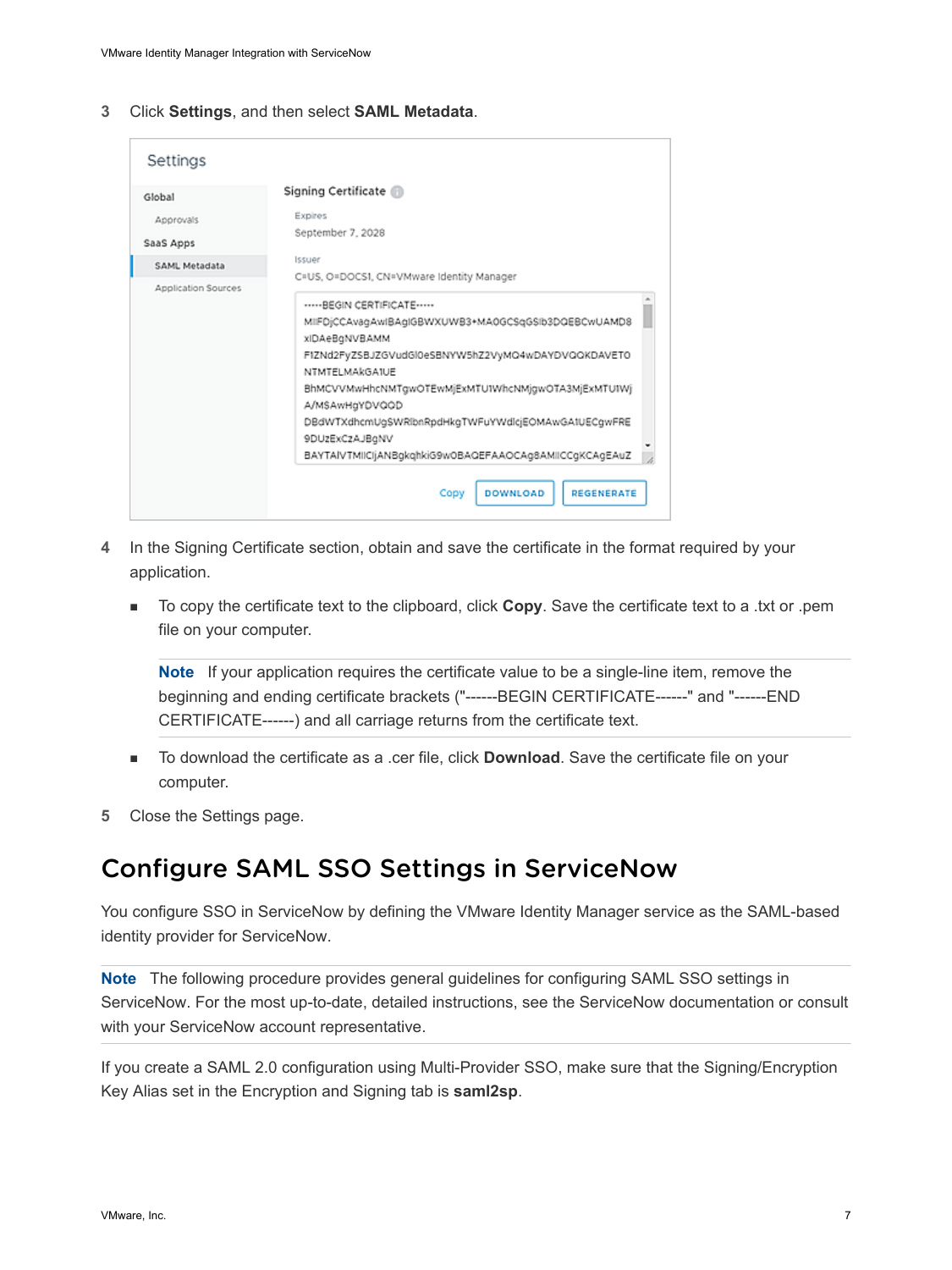#### Prerequisites

- Obtain the VMware Identity Manager SAML metadata.
- **No. 2** Obtain the VMware Identity Manager SAML signing certificate.

#### Procedure

- **1** In ServiceNow, log in as an administrator and navigate to **SAML2 Single Sign-on > Certificate**.
- **2** Click **New**.
- **3** In the Name text box, enter **SAML 2.0**.

**Note** If the name is not SAML 2.0, ServiceNow fails to recognize the SAML signing certificate.

- **4** In the Format text box, enter PEM.
- **5** In the PEM Certificate text box, paste the text from the SAML signing certificate file that you saved previously. Make sure that you include text from -----BEGIN CERTIFICATE---- through ---------END CERTIFICATE-----.
- **6** Click **Submit**.
- **7** Navigate to **SAML2 Single Sign-on > Properties**.
- **8** On the SAML 2.0 Single Sign-on page, configure settings as required by your organization.

For the example URLs in the following table, replace the placeholder text with the appropriate domain names defined by your organization.

- **n** Replace myco. vmwareidentity.com with your organization's domain name for the VMware Identity Manager service.
- Replace company with your organization's domain name for ServiceNow.

| Setting                                                                                                                                   | <b>Description</b>                                                                                                                                                                                                                                                 |
|-------------------------------------------------------------------------------------------------------------------------------------------|--------------------------------------------------------------------------------------------------------------------------------------------------------------------------------------------------------------------------------------------------------------------|
| <b>Enable External Authentication</b>                                                                                                     | Select Yes.                                                                                                                                                                                                                                                        |
| The Identity Provider URL which will<br>issue the SAML2 security token with<br>user info                                                  | This value is the metadata URL that establishes the VMware Identity Manager<br>service as the identity provider. Enter the SAML metadata URL that you saved<br>previously, using this format:<br>https://myco.vmwareidentity.com/SAAS/API/1.0/GET/metadata/idp.xml |
| The base URL to the Identity<br>Provider's AuthnRequest service                                                                           | Enter the VMware Identity Manager login URL in this format:<br>https://myco.vmwareidentity.com/SAAS/API/1.0/POST/sso                                                                                                                                               |
| The base URL to the Identity<br><b>Provider's SingleLogoutRequest</b><br>service                                                          | Enter the VMware Identity Manager logout URL in this format:<br>https://myco.vmwareidentity.com/SAAS/API/1.0/GET/logout                                                                                                                                            |
| When SAML 2.0 single sign-on fails<br>because the session is not<br>authenticated, or if this is the first<br>login, redirect to this URL | Enter the VMware Identity Manager login URL in this format:<br>https://myco.vmwareidentity.com/SAAS/API/1.0/POST/sso                                                                                                                                               |

**Note** For any setting not listed in the following table, accept the default value.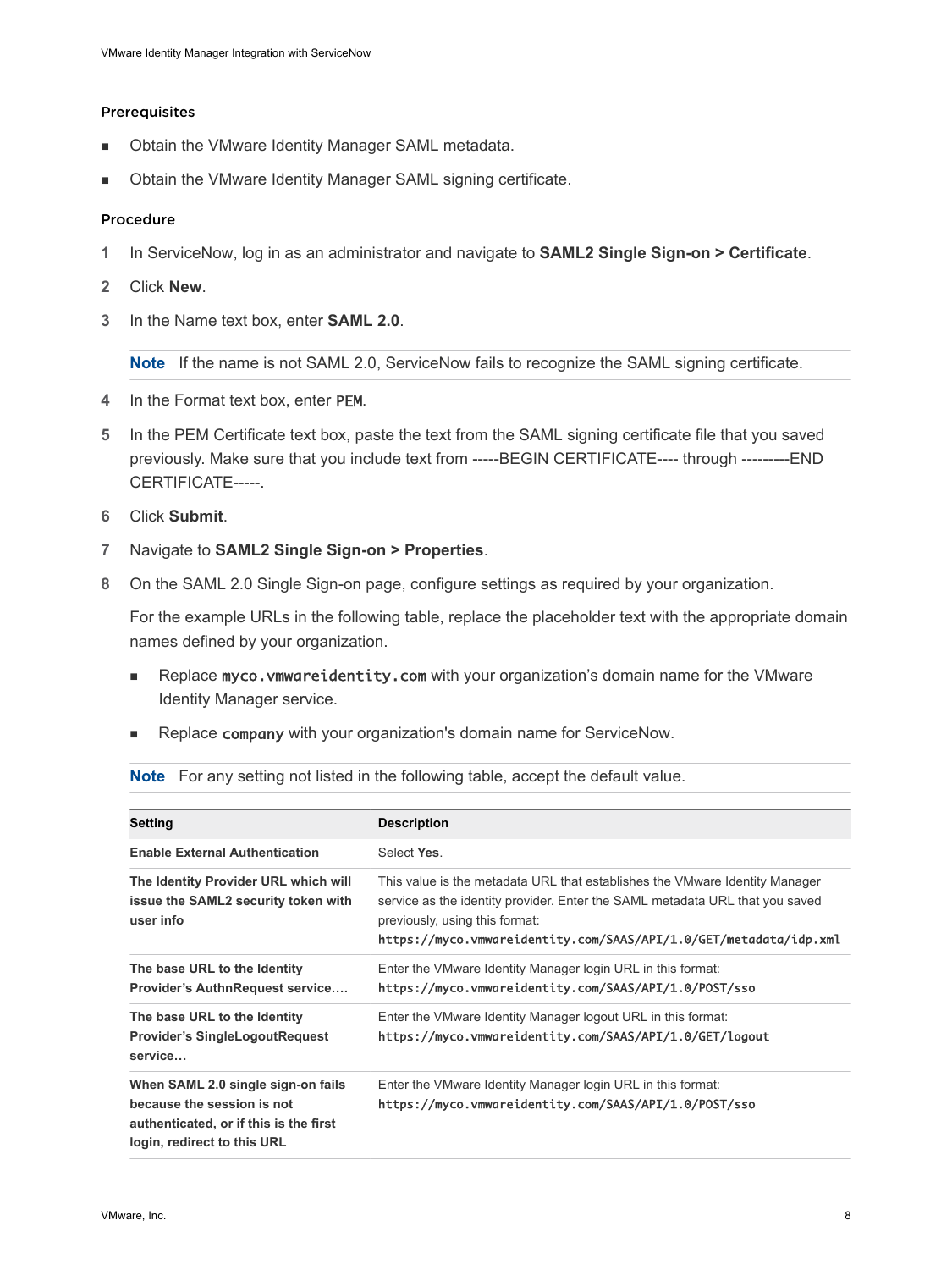| Setting                                                                                     | <b>Description</b>                                                                                     |
|---------------------------------------------------------------------------------------------|--------------------------------------------------------------------------------------------------------|
| URL to redirect users after logout,<br>typically back to the portal that<br>enabled the SSO | Enter the VMware Identity Manager logout URL in this format:<br>https://myco.vmwareidentity.com/logout |
| The URL to the Service-now instance<br>homepage                                             | Enter the ServiceNow instance URL in this format:<br>https://company.service-now.com/navpage.do        |
| The entity identification, or the issuer                                                    | Enter the ServiceNow entity identification URL in this format:<br>https://company.service-now.com      |
| The audience uri that accepts SAML2<br>token                                                | Enter the same URL as the ServiceNow entity identification URL:<br>https://company.service-now.com     |

#### **9** Click **Save**.

#### What to do next

Configure SSO settings in the VMware Identity Manager console.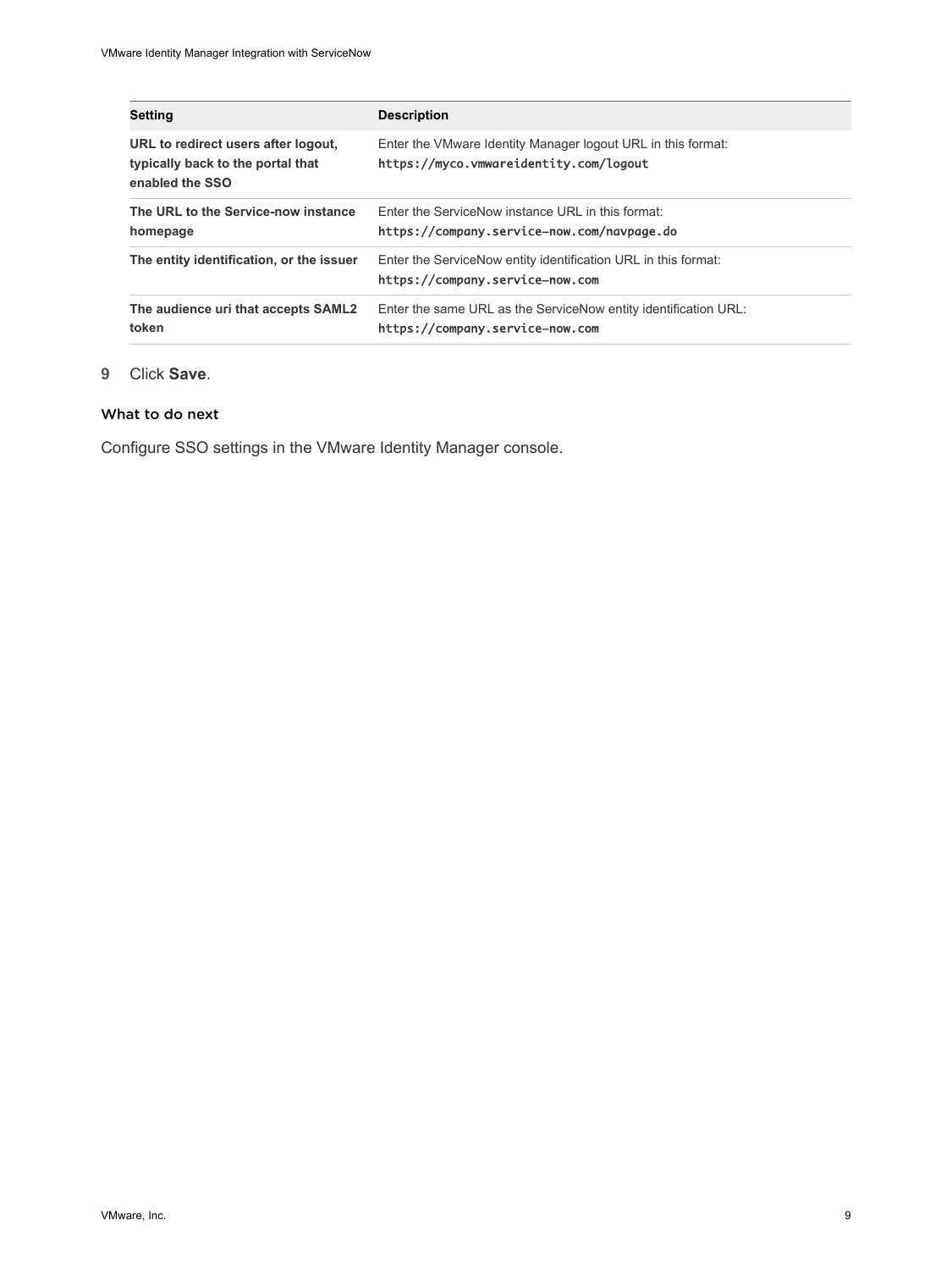## <span id="page-9-0"></span>Configuring SSO Settings in the VMware Identity Manager **Comiganing 330 Settings in the 34 STARBOARD SET 18 STARBOARD 1997**

The SSO configuration in the VMware Identity Manager console consists of adding ServiceNow to the catalog and configuring application settings.

This chapter includes the following topics:

■ Add ServiceNow to the Catalog

## Add ServiceNow to the Catalog

Adding ServiceNow to the catalog makes the application available as a resource that users can access from the Workspace ONE portal. You enable SSO to ServiceNow by configuring SAML settings in the VMware Identity Manager console.

#### Procedure

- **1** Log in to the VMware Identity Manager console.
- **2** Select the **Catalog > Web Apps** tab.



**3** Click **New**.

The New SaaS Application wizard appears.

**4** Enter ServiceNow in the Search text box or click **or browse from catalog**, and select ServiceNow from the results.

The Definition page displays the ServiceNow name and description. If you want, use the **Category** setting to display ServiceNow under a specific category in the Workspace ONE portal.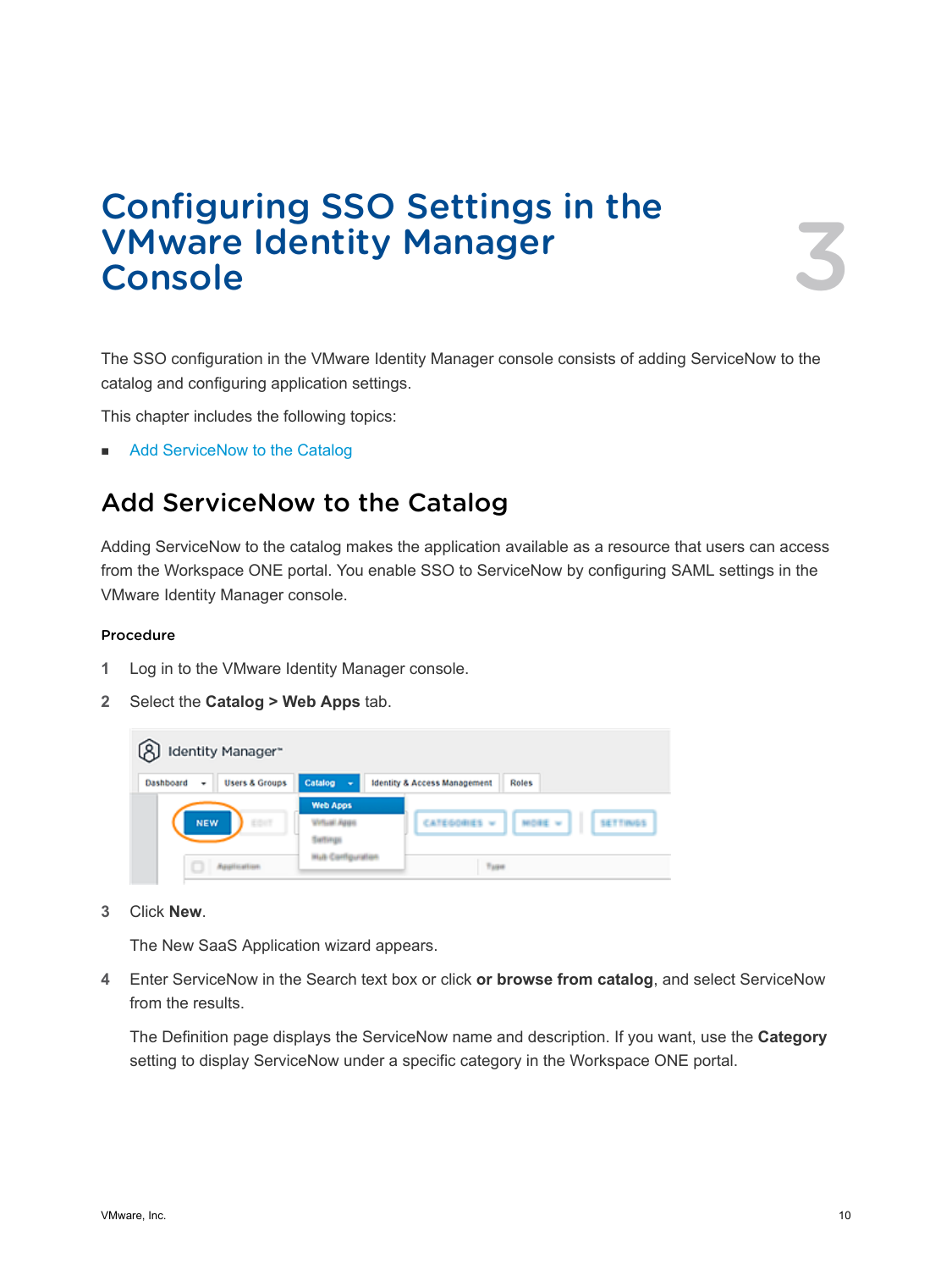|                                      | Name * ()                        |   |
|--------------------------------------|----------------------------------|---|
| 1 Definition                         | ServiceNow                       |   |
| 2 Configuration<br>3 Access Policies | Description (i)                  |   |
| 4 Summary                            |                                  |   |
|                                      | Icon ()                          |   |
|                                      | SELECT FILE<br>ServiceNow<br>now |   |
|                                      | Category ()                      |   |
|                                      | Search                           | v |

- **5** To proceed to the SSO setup, click **Next**.
- **6** On the Single Sign-On page, configure settings as required by your organization.

Some settings are populated with default values relevant to the ServiceNow application. To learn more about a setting, click the information icon next to the setting.

| New SaaS Application |                                                                        | × |
|----------------------|------------------------------------------------------------------------|---|
| 1 Definition         | Single Sign-On                                                         |   |
| 2 Configuration      | Authentication Type (ii)                                               |   |
| 3 Access Policies    | <b>SAM, 2.0</b>                                                        |   |
| 4 Summary            | Configuration @                                                        |   |
|                      | O URL/AND B Manual                                                     |   |
|                      | Single Sign-On URL * ()<br>https://(domain).service-now.com/navpage.do |   |
|                      | Recipient URL * (1)                                                    |   |
|                      | https://jdomain).service-now.com/navpage.do                            |   |
|                      | Application ID * (j)                                                   |   |
|                      | https://(domain).service-now.com                                       |   |
|                      | NEXT<br><b>BACK</b><br>CANCEL                                          |   |

**Note** For any setting not listed in the following table, accept the default value.

| Setting                    | <b>Description</b>               |
|----------------------------|----------------------------------|
| <b>Authentication Type</b> | Populated with the SAML profile. |
| Configuration              | Select Manual                    |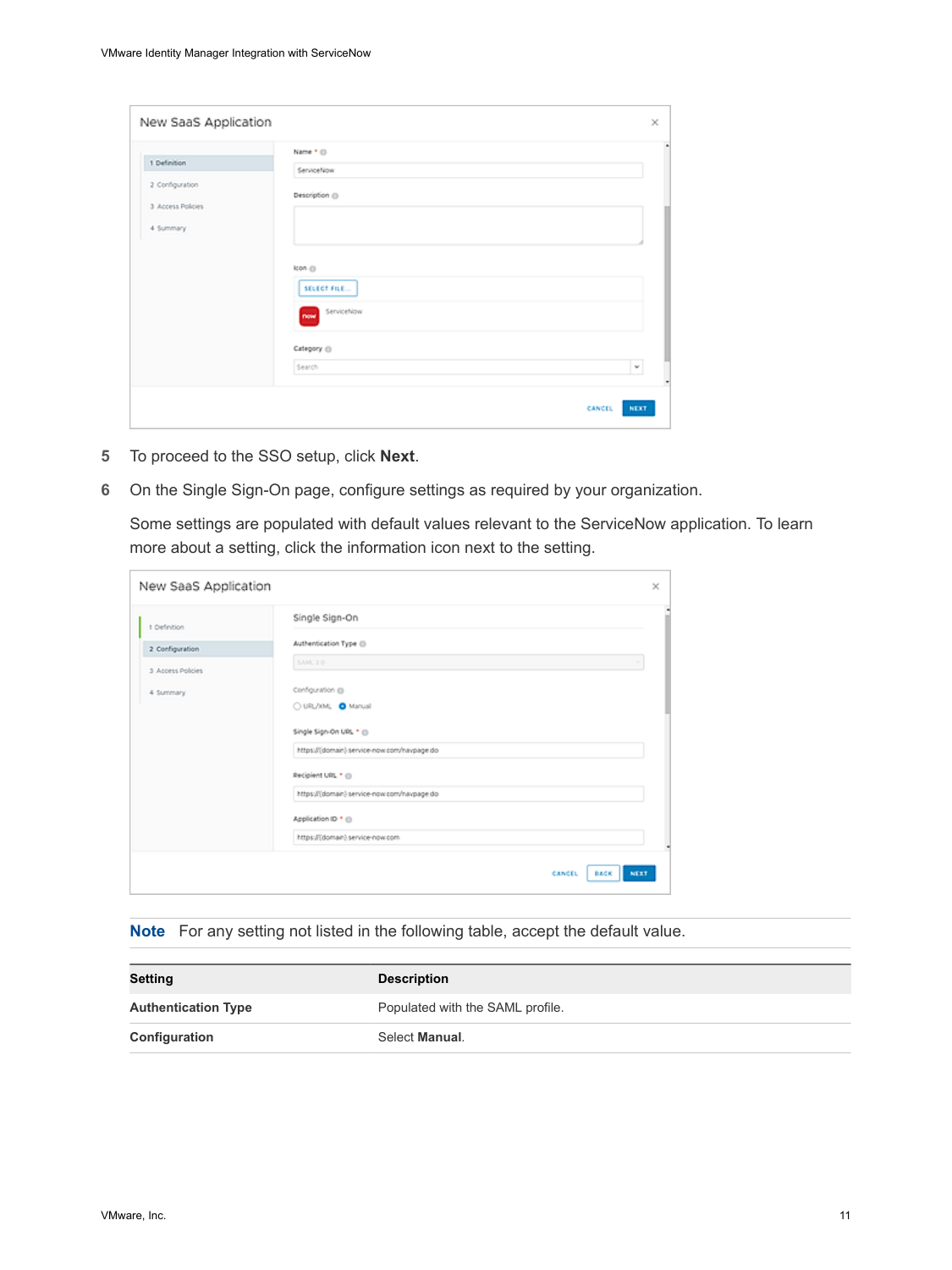| Setting                       | <b>Description</b>                                                                                                                                                                                                                                                                                                                                                                                                                                                                                                                                                |
|-------------------------------|-------------------------------------------------------------------------------------------------------------------------------------------------------------------------------------------------------------------------------------------------------------------------------------------------------------------------------------------------------------------------------------------------------------------------------------------------------------------------------------------------------------------------------------------------------------------|
| <b>Single Sign-On URL</b>     | Also known as the Assertion Consumer Services URL. The VMware Identity<br>Manager service sends SAML assertions to this URL during the SSO process.<br>Accept the default value of https://{domain}.service-now.com/navpage.do,<br>or enter the URL provided by your ServiceNow account administrator. If you accept<br>the default value, replace {domain} with your organization's domain name for the<br>ServiceNow tenant.                                                                                                                                    |
| <b>Recipient URL</b>          | Describes the valid domain for receiving SAML assertions. Enter the same URL as<br>for Single Sign-On URL.                                                                                                                                                                                                                                                                                                                                                                                                                                                        |
| <b>Application ID</b>         | Uniquely identifies the application service provider tenant, to ensure that the<br>VMware Identity Manager service sends SAML assertions to the correct tenant.<br>Accept the default value of https://{domain}.service-now.com, or enter the<br>URL provided by your ServiceNow account administrator. If you accept the default<br>value, replace {domain} with your organization's domain name for the ServiceNow<br>tenant.                                                                                                                                   |
| <b>Username Format</b>        | Specifies the SAML subject format for the processing of SAML assertions. Accept<br>the default value of Email Address.                                                                                                                                                                                                                                                                                                                                                                                                                                            |
| <b>Username Value</b>         | Ensures that the VMware Identity Manager service sends SAML assertions with<br>subject statements that the application service provider recognizes. Accept the<br>default value of \${user.email}.                                                                                                                                                                                                                                                                                                                                                                |
| <b>Relay State URL</b>        | Enter the URL of the custom landing page that you want the VMware Identity<br>Manager service to redirect users to after they enter their single sign-on<br>credentials. Leave this setting blank if your application service provider already has<br>a workflow for redirecting users.                                                                                                                                                                                                                                                                           |
| <b>Application Parameters</b> | Correspond to your ServiceNow account profile. To integrate ServiceNow with the<br>VMware Identity Manager service, you must configure the domain parameter. For<br>Value, enter your organization's domain name for the ServiceNow tenant.                                                                                                                                                                                                                                                                                                                       |
| <b>Advanced Properties</b>    | Expand the Advanced Properties section, and configure required settings as<br>follows. If a setting does not appear in the following list, accept the default value.<br>Sign Response: Set to Yes to sign the SAML response sent to the application<br>ш<br>service provider.<br>Sign Assertion: Set to Yes to sign the SAML assertion contained within the<br>SAML response.<br><b>Custom Attribute Mapping: ServiceNow does not require any custom</b><br>■<br>attribute mappings for the SSO setup. You can leave the Custom Attribute<br>Mapping table blank. |
| Open in VMware Browser        | Set to Yes if you want to open ServiceNow in the VMware Browser, which provides<br>a secure alternative to the native Web browser.                                                                                                                                                                                                                                                                                                                                                                                                                                |
| <b>Show in User Portal</b>    | Set to Yes to ensure that the ServiceNow application appears in the Workspace<br>ONE portal.                                                                                                                                                                                                                                                                                                                                                                                                                                                                      |

#### **7** Click **Next** to assign access policies to ServiceNow.

The VMware Identity Manager service includes a default policy that is automatically assigned to the ServiceNow application when you add the application to the catalog. The default policy controls access to the service as a whole and allows access to all network ranges, from all device types, for all users. The policy has a session timeout of eight hours and uses password authentication as the authentication method.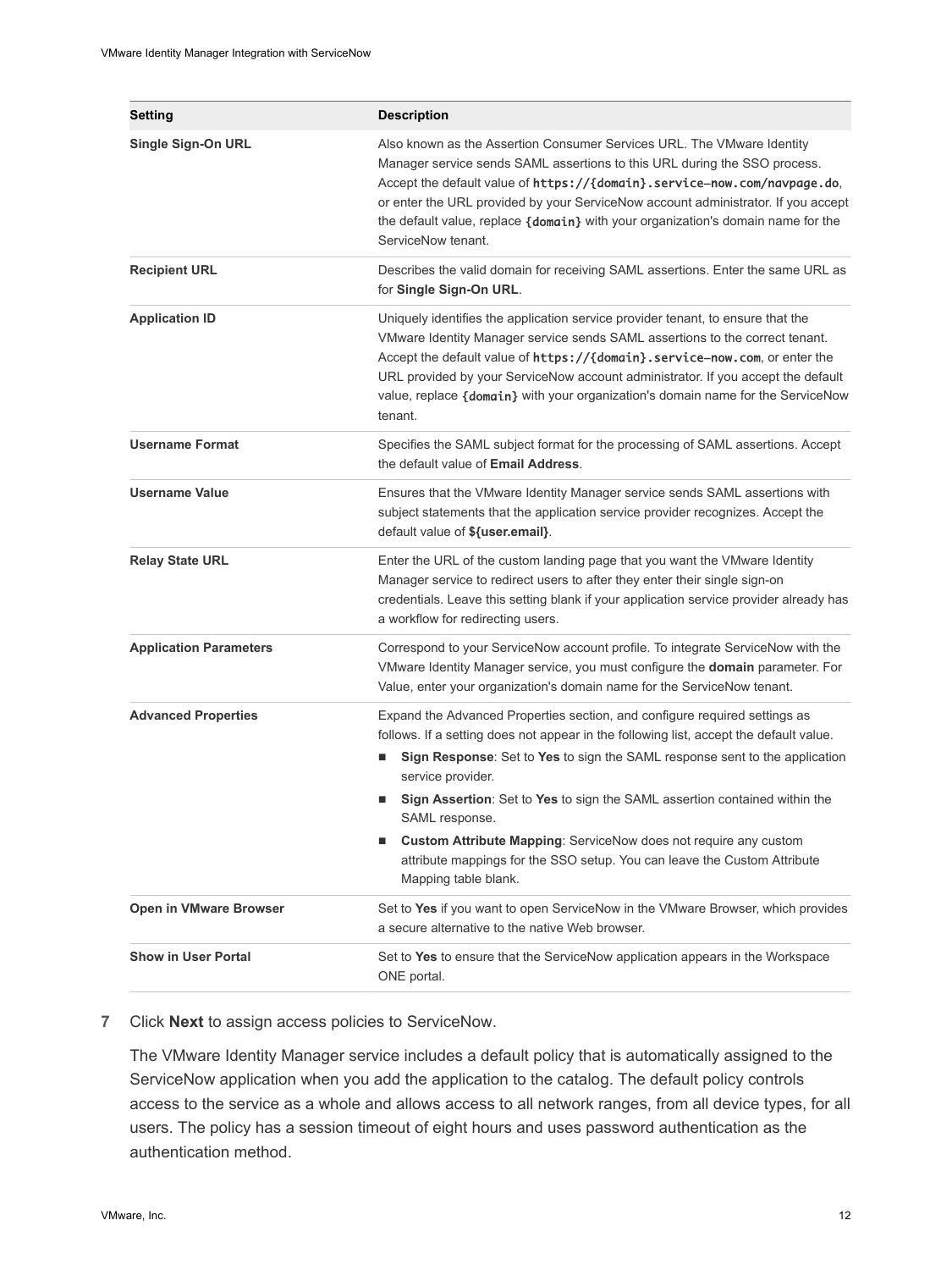If you do not want to use the default access policy, select another policy from the menu to define how users can access ServiceNow. The menu displays all the available access policies on the Identity & Access Management > Policies page. For example, you can create a stricter policy than the default, with rules that specify which IP addresses have access to ServiceNow, using which authentication methods, and for how long until reauthentication is required. For more information, see the VMware Identity Manager documentation at [https://docs.vmware.com/en/VMware-Identity-Manager/](https://docs.vmware.com/en/VMware-Identity-Manager/index.html) [index.html.](https://docs.vmware.com/en/VMware-Identity-Manager/index.html)

**8** To proceed to the summary of configuration settings, click **Next**. Then click **Save**.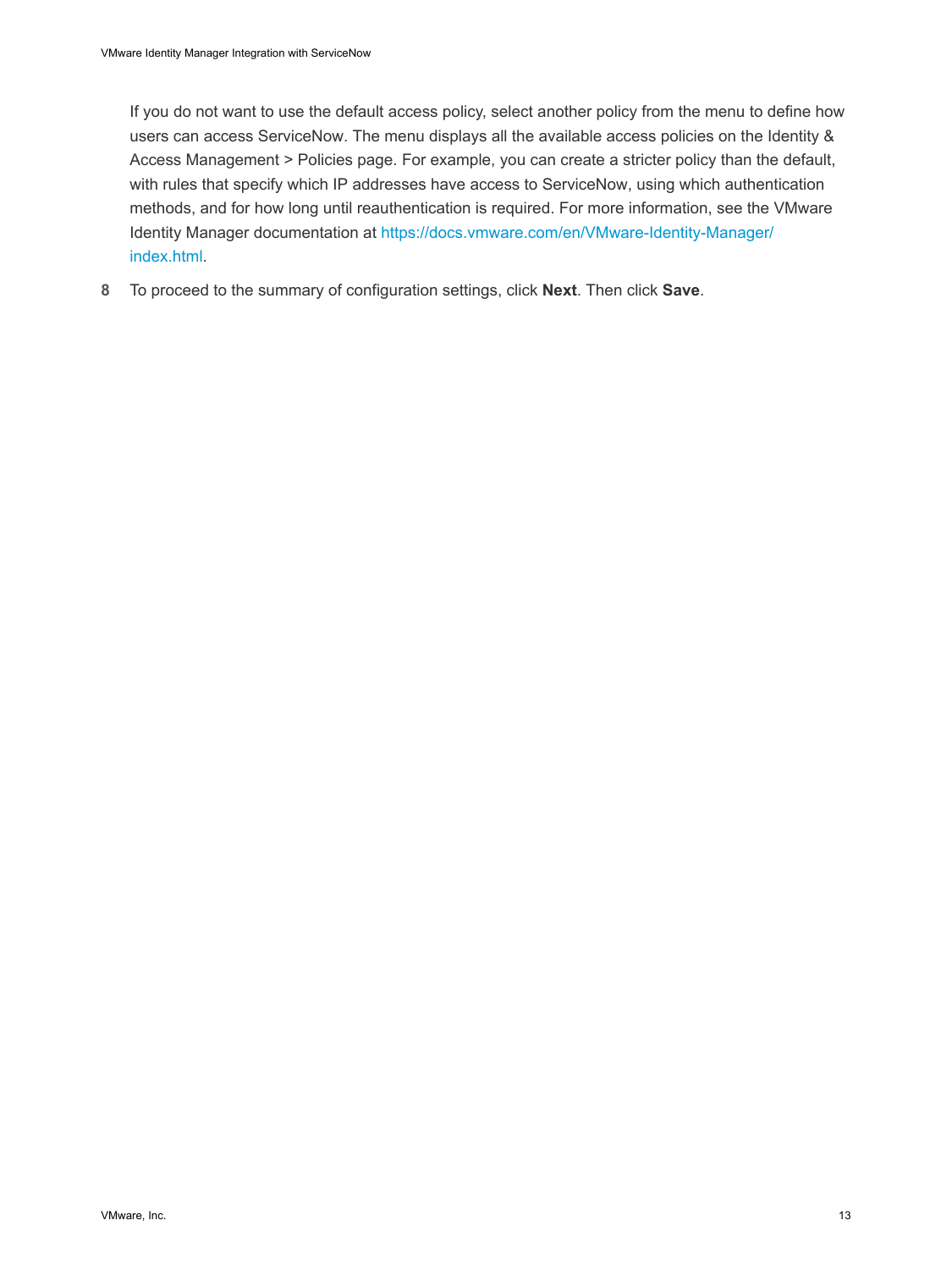# <span id="page-13-0"></span>Testing the SSO Configuration

Before deploying ServiceNow across your organization, test and verify the SSO configuration with a few test users.

This chapter includes the following topics:

- Set Up a Test User in the VMware Identity Manager Console
- [Set Up the Test User In ServiceNow](#page-14-0)
- **n** [Verify SSO for the Test User](#page-15-0)

## Set Up a Test User in the VMware Identity Manager Console

To set up a test user in the VMware Identity Manager console, you assign ServiceNow as a resource to that user. This assignment allows the test user to access ServiceNow from the Workspace ONE portal and test SSO capabilities.

#### Procedure

- **1** Log in to the VMware Identity Manager console.
- **2** Select the **Users & Groups** tab, and verify that a test user appears in the list of available users and has a valid email address.

Ensure that the user information matches the test user information in ServiceNow.

- **3** Select the **Catalog > Web Apps** tab.
- **4** Select the check box next to ServiceNow in the application list. Then click **Assign**.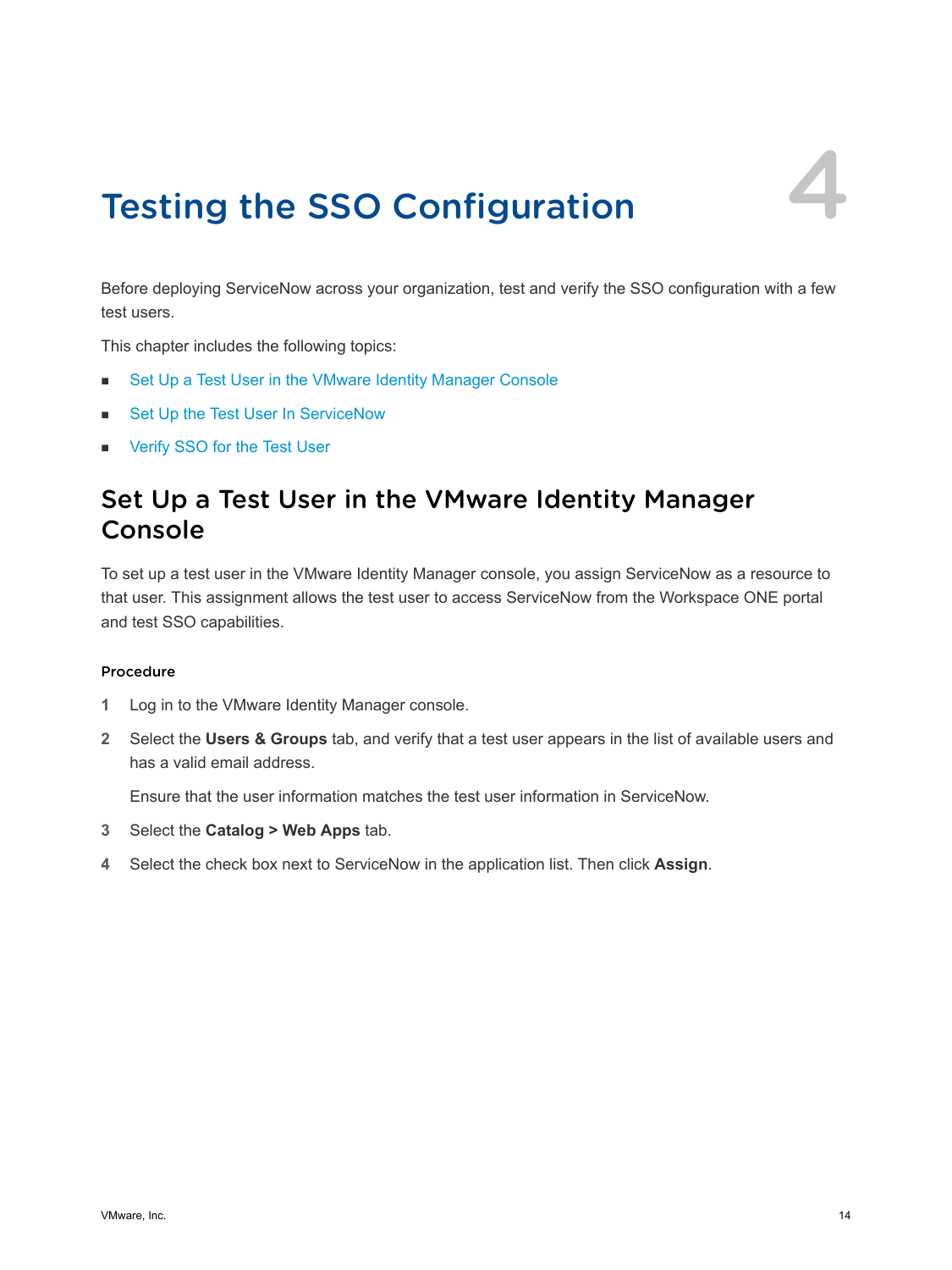<span id="page-14-0"></span>**5** Select the test user by entering the user name in the **Search for Users or Groups** text box and selecting from the results.

| Assign                              |                 |        |            |
|-------------------------------------|-----------------|--------|------------|
| Selected App(s): Your App           |                 |        |            |
| Users / User Groups                 |                 |        |            |
| Q Search for Users or Groups        |                 |        |            |
| Selected Users / User Groups        | Deployment Type |        |            |
| User, Test (testUser@mycompany.com) | Automatic       | $\sim$ | $(\times)$ |
|                                     |                 |        |            |
|                                     | User-Activated  |        |            |

- **6** Under Deployment Type, select **Automatic** to grant the test user immediate access to ServiceNow.
- **7** Click **Save**.

#### What to do next

Set up the test user in ServiceNow.

## Set Up the Test User In ServiceNow

To set up the test user in ServiceNow, create a user whose profile matches that of the test user you set up earlier in the VMware Identity Manager console.

**Note** The following procedure provides general guidelines for setting up a user in ServiceNow. For the most up-to-date, detailed instructions, see the ServiceNow documentation or consult with your ServiceNow account representative.

#### Prerequisites

Set up a test user in the VMware Identity Manager console.

#### Procedure

- **1** In ServiceNow, log in as an administrator and navigate to the **User Administration > Users** page.
- **2** Click **New**.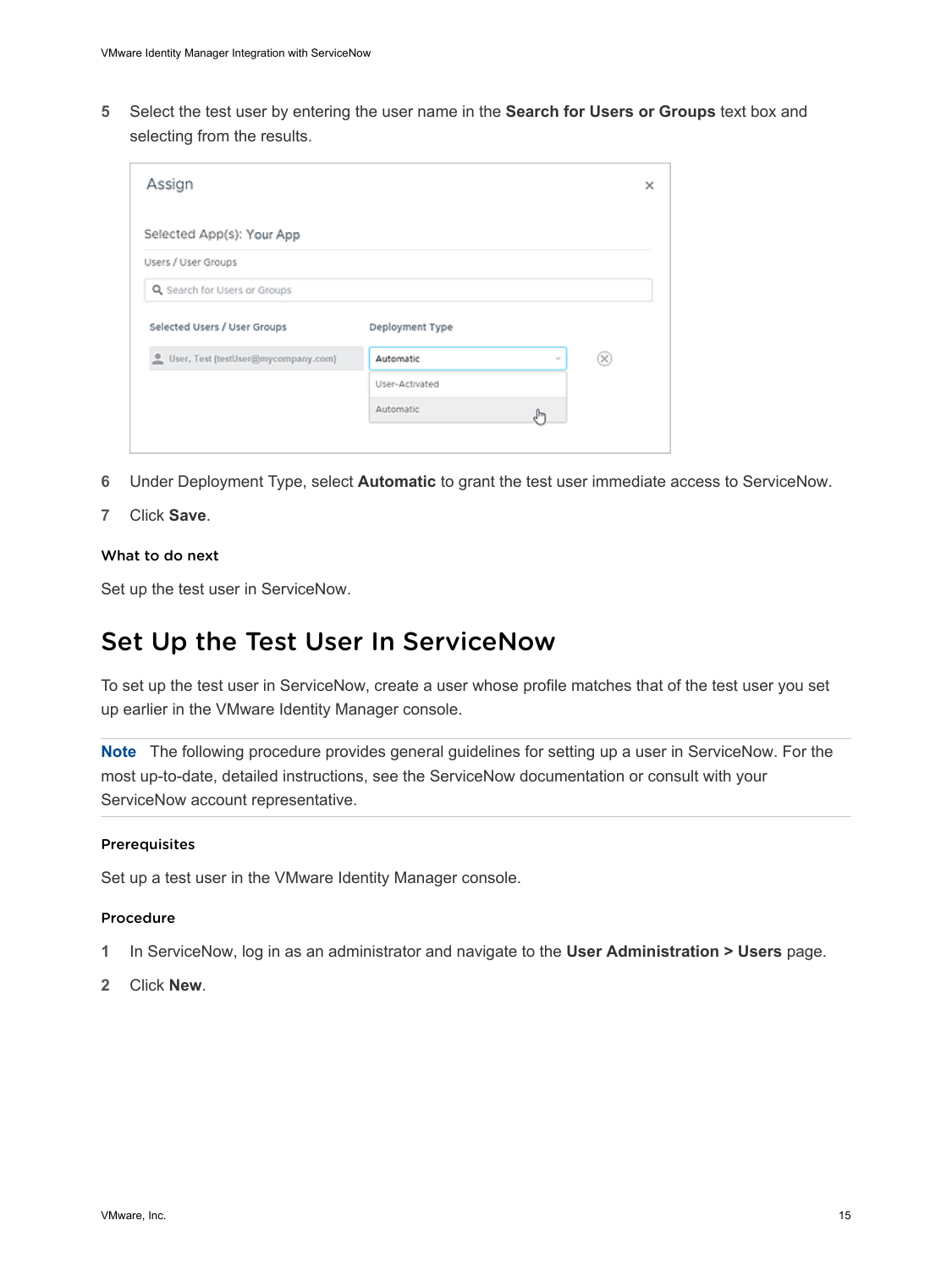<span id="page-15-0"></span>**3** Configure the following required settings. Ensure that the information entered matches the test user information in the VMware Identity Manager console.

| Setting           | <b>Description</b>                                                                                                                          |
|-------------------|---------------------------------------------------------------------------------------------------------------------------------------------|
| <b>UserID</b>     | User ID address for the test user. Must be the same user as created in the VMware<br>Identity Manager console.                              |
| <b>First name</b> | First name of the test user.                                                                                                                |
| Last name         | Last name of the test user.                                                                                                                 |
| Email             | Email address of the test user. The email address must match the email address of<br>the test users in the VMware Identity Manager console. |

**4** Accept the default values for all other settings, and click **Submit**.

#### What to do next

Verify that the test user can sign in to ServiceNow from the Workspace ONE portal.

## Verify SSO for the Test User

You verify the integration of ServiceNow with the VMware Identity Manager service by verifying that the test user can access the application through SSO.

#### Prerequisites

- Set up the test user in the VMware Identity Manager console.
- Set up the test user in ServiceNow.

#### Procedure

**1** Have the test user log in to the Workspace ONE portal.

**Note** Alternatively, you can perform the verification procedure yourself using the test user's credentials. First, log out as the administrator from the VMware Identity Manager console. Click your user name in the top-right corner of the console, and select **Logout**. Then log in to the Workspace ONE portal with the test user's credentials.

|            | Admin - DOMAIN |
|------------|----------------|
| A BECTI US |                |
|            |                |
|            | Logout         |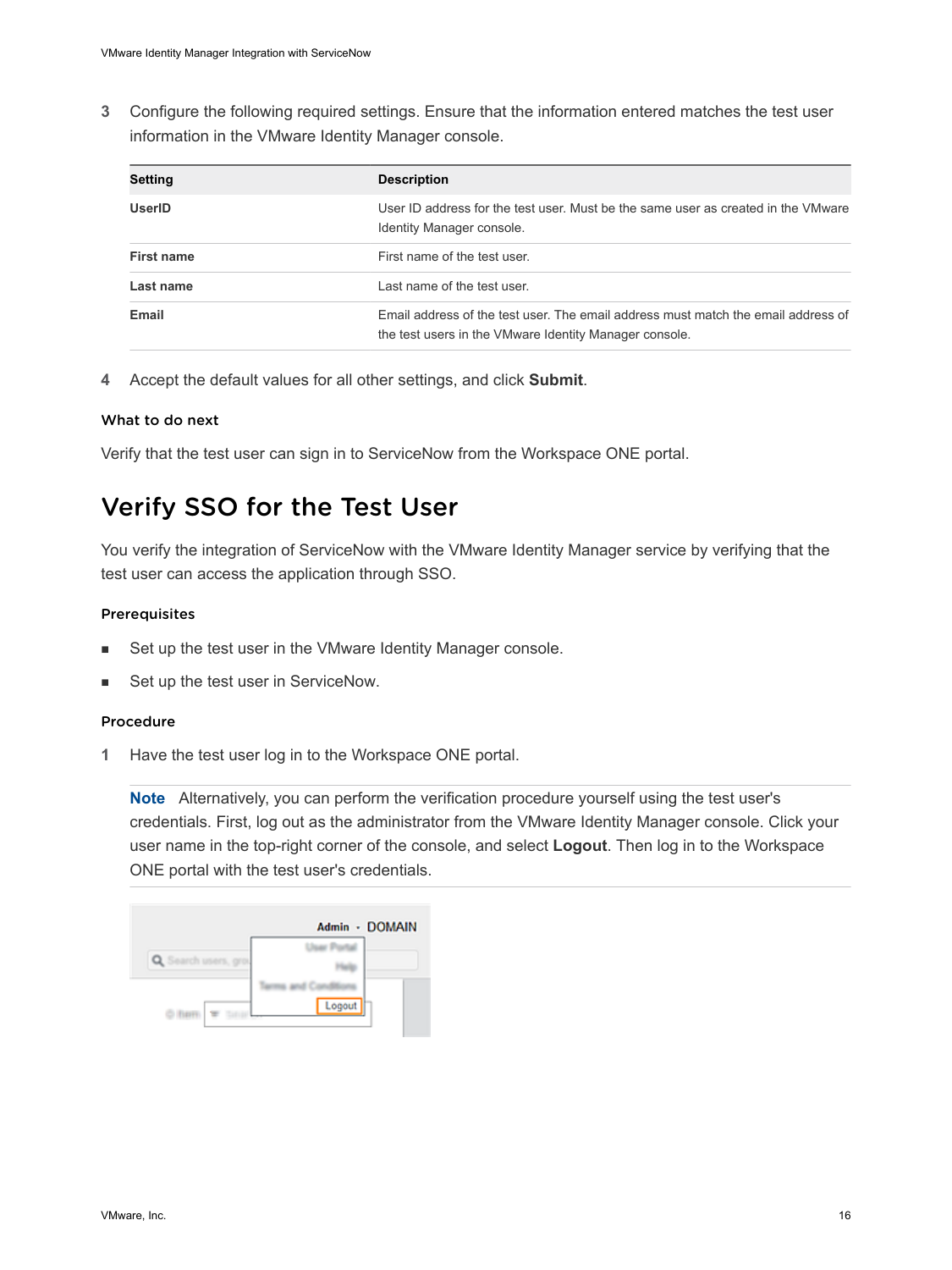|          | Workspace ONE* |  |
|----------|----------------|--|
| Username |                |  |
| testUser |                |  |
| Password |                |  |
|          |                |  |
|          | System Domain  |  |
|          | Sign in        |  |
|          |                |  |

**2** Have the test user run ServiceNow by clicking the application icon in the catalog.

If SSO has been configured successfully, the test user can now access ServiceNow without being prompted to enter credentials again.